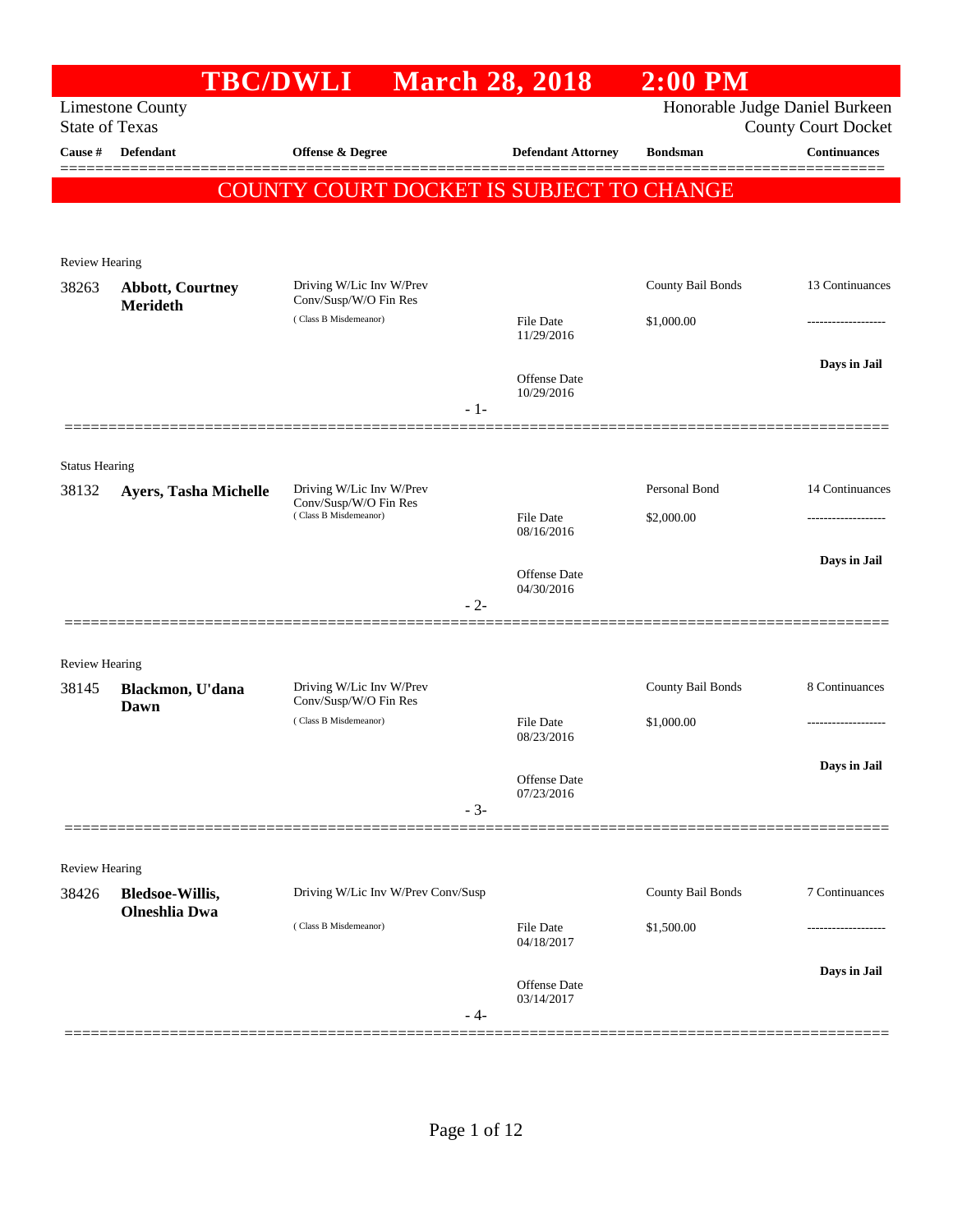|                                  | <b>TBC/DWLI</b>               |                                                 | <b>March 28, 2018</b>      | $2:00$ PM         |                                                   |
|----------------------------------|-------------------------------|-------------------------------------------------|----------------------------|-------------------|---------------------------------------------------|
|                                  | <b>Limestone County</b>       |                                                 |                            |                   | Honorable Judge Daniel Burkeen                    |
| <b>State of Texas</b><br>Cause # | Defendant                     | Offense & Degree                                | <b>Defendant Attorney</b>  | <b>Bondsman</b>   | <b>County Court Docket</b><br><b>Continuances</b> |
|                                  |                               |                                                 |                            |                   |                                                   |
|                                  |                               | <b>COUNTY COURT DOCKET IS SUBJECT TO CHANGE</b> |                            |                   |                                                   |
|                                  |                               |                                                 |                            |                   |                                                   |
| <b>Status Hearing</b>            |                               |                                                 |                            |                   |                                                   |
| 38659                            | <b>Brackens</b> , Travier     | Driving W/Lic Inv W/Prev                        |                            | County Bail Bonds | 4 Continuances                                    |
|                                  | <b>Vashonn</b>                | Conv/Susp/W/O Fin Res                           |                            |                   |                                                   |
|                                  |                               | (Class B Misdemeanor)                           | File Date<br>09/20/2017    | \$1,000.00        |                                                   |
|                                  |                               |                                                 |                            |                   | Days in Jail                                      |
|                                  |                               |                                                 | Offense Date<br>08/20/2017 |                   |                                                   |
|                                  |                               |                                                 | $-5-$                      |                   |                                                   |
|                                  |                               |                                                 |                            |                   |                                                   |
| Theft By Check                   |                               |                                                 |                            |                   |                                                   |
| 38278                            | <b>Broadnax, Brandon</b>      | Theft Prop >= $$750<$2,500$                     |                            | County Bail Bonds | 13 Continuances                                   |
|                                  | <b>Marquis</b>                | (Class A Misdemeanor)                           | <b>File Date</b>           | \$2,000.00        |                                                   |
|                                  |                               |                                                 | 12/09/2016                 |                   |                                                   |
|                                  |                               |                                                 | Offense Date               |                   | Days in Jail                                      |
|                                  |                               |                                                 | 03/03/2016<br>$-6-$        |                   |                                                   |
|                                  |                               |                                                 |                            |                   |                                                   |
|                                  |                               |                                                 |                            |                   |                                                   |
| Theft By Check<br>34522          | Castano, Veronica             | Theft Prop>=\$20<\$500 By Check                 | Reed, Justin               | Reed, Justin      | 12 Continuances                                   |
|                                  |                               | (Class B Misdemeanor)                           | <b>File Date</b>           | \$2,000.00        |                                                   |
|                                  |                               |                                                 | 08/09/2010                 |                   |                                                   |
|                                  |                               |                                                 | Offense Date               |                   | Days in Jail                                      |
|                                  |                               |                                                 | 07/15/2008<br>$-7-$        |                   |                                                   |
|                                  |                               |                                                 |                            |                   |                                                   |
| <b>Review Hearing</b>            |                               |                                                 |                            |                   |                                                   |
| 38294                            | <b>Contreras, Julio Cesar</b> | Driving W/Lic Inv W/Prev                        |                            | Personal Bond     | 9 Continuances                                    |
|                                  |                               | Conv/Susp/W/O Fin Res<br>(Class B Misdemeanor)  | <b>File Date</b>           | \$1,000.00        |                                                   |
|                                  |                               |                                                 | 01/06/2017                 |                   |                                                   |
|                                  |                               |                                                 | Offense Date               |                   | Days in Jail                                      |
|                                  |                               |                                                 | 11/17/2016                 |                   |                                                   |
|                                  |                               |                                                 | $-8-$                      |                   |                                                   |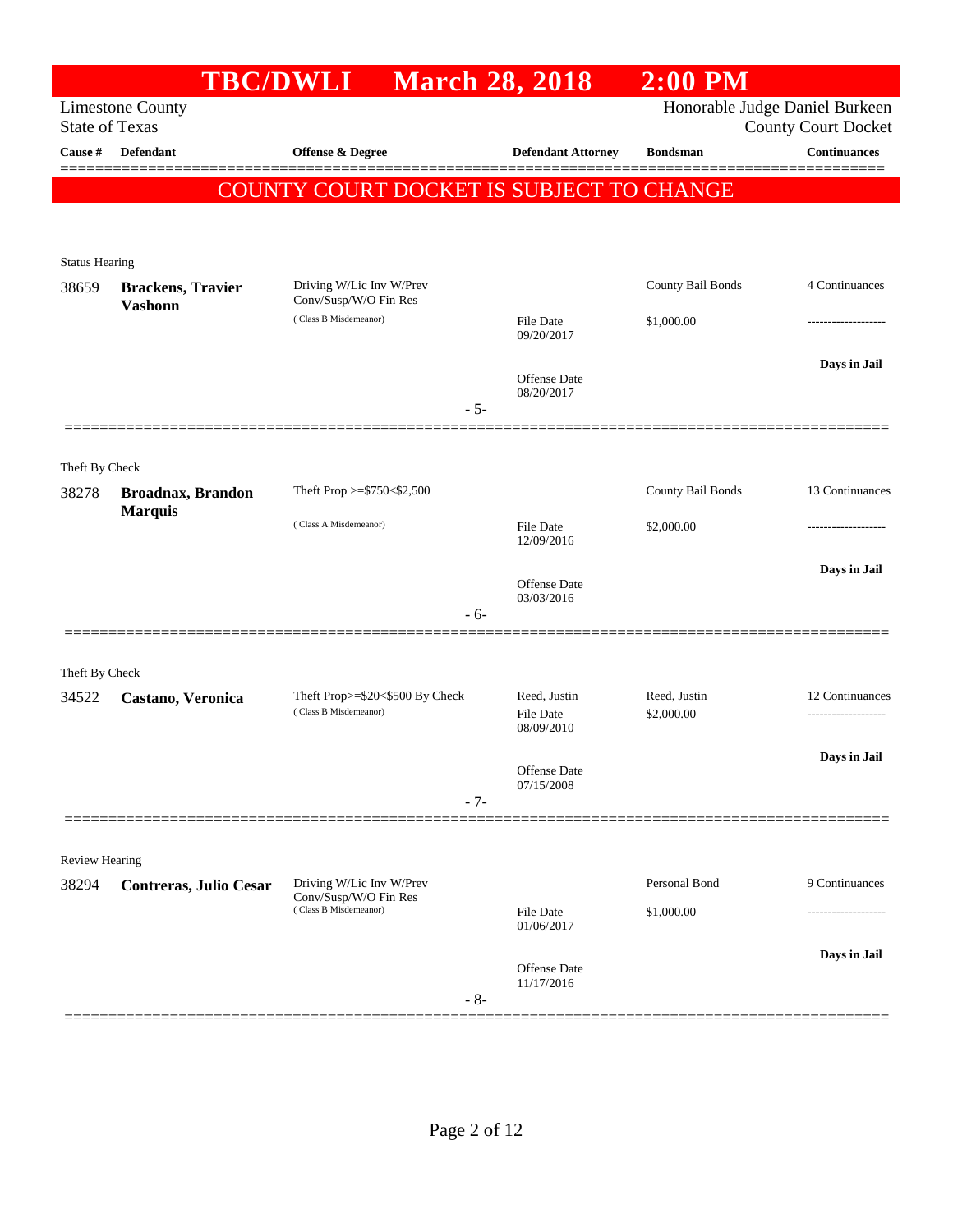|                       | <b>TBC/DWLI</b>                       | <b>March 28, 2018</b>                             |                                   | $2:00$ PM         |                                                              |
|-----------------------|---------------------------------------|---------------------------------------------------|-----------------------------------|-------------------|--------------------------------------------------------------|
| <b>State of Texas</b> | <b>Limestone County</b>               |                                                   |                                   |                   | Honorable Judge Daniel Burkeen<br><b>County Court Docket</b> |
| Cause #               | <b>Defendant</b>                      | <b>Offense &amp; Degree</b>                       | <b>Defendant Attorney</b>         | <b>Bondsman</b>   | <b>Continuances</b>                                          |
|                       |                                       | COUNTY COURT DOCKET IS SUBJECT TO CHANGE          |                                   |                   |                                                              |
|                       |                                       |                                                   |                                   |                   |                                                              |
| Theft By Check        |                                       |                                                   |                                   |                   |                                                              |
| 38468                 | Contreras, Julio Cesar                | Theft Prop>=\$20<\$500 By Check                   |                                   | County Bail Bonds | 6 Continuances                                               |
|                       |                                       | (Class B Misdemeanor)                             | <b>File Date</b><br>05/08/2017    | \$1,000.00        | ------------------                                           |
|                       |                                       |                                                   | <b>Offense Date</b>               |                   | Days in Jail                                                 |
|                       |                                       | $-9-$                                             | 06/12/2015                        |                   |                                                              |
|                       |                                       |                                                   |                                   |                   |                                                              |
| Theft By Check        |                                       |                                                   |                                   |                   |                                                              |
| 37939                 | Davis, Brian                          | Theft Prop>=\$20<\$500 By Check                   |                                   | County Bail Bonds | 22 Continuances                                              |
|                       |                                       | (Class B Misdemeanor)                             | File Date<br>05/04/2016           | \$1,000.00        | ------------------                                           |
|                       |                                       |                                                   | Offense Date                      |                   | Days in Jail                                                 |
|                       |                                       | $-10-$                                            | 05/28/2014                        |                   |                                                              |
|                       |                                       |                                                   |                                   |                   |                                                              |
| <b>Status Hearing</b> |                                       |                                                   |                                   |                   |                                                              |
| 38348                 | Dickerson, Stephanie                  | Driving W/Lic Inv W/Prev<br>Conv/Susp/W/O Fin Res |                                   | Personal Bond     | 8 Continuances                                               |
|                       | <b>Denise</b>                         | (Class B Misdemeanor)                             | <b>File Date</b>                  | \$1,000.00        | ------------------                                           |
|                       |                                       |                                                   | 01/26/2017                        |                   | Days in Jail                                                 |
|                       |                                       |                                                   | <b>Offense Date</b><br>12/10/2016 |                   |                                                              |
|                       |                                       | $-11-$                                            |                                   |                   |                                                              |
|                       |                                       |                                                   |                                   |                   |                                                              |
| <b>Status Hearing</b> |                                       |                                                   |                                   |                   | 8 Continuances                                               |
| 38407                 | Dickerson, Stephanie<br><b>Denise</b> | Bail Jumping And Fail To Appear                   |                                   | County Bail Bonds |                                                              |
|                       |                                       | (Class A Misdemeanor)                             | <b>File Date</b><br>03/22/2017    | \$2,000.00        |                                                              |
|                       |                                       |                                                   | <b>Offense Date</b>               |                   | Days in Jail                                                 |
|                       |                                       | $-12-$                                            | 03/01/2017                        |                   |                                                              |
|                       |                                       |                                                   |                                   |                   |                                                              |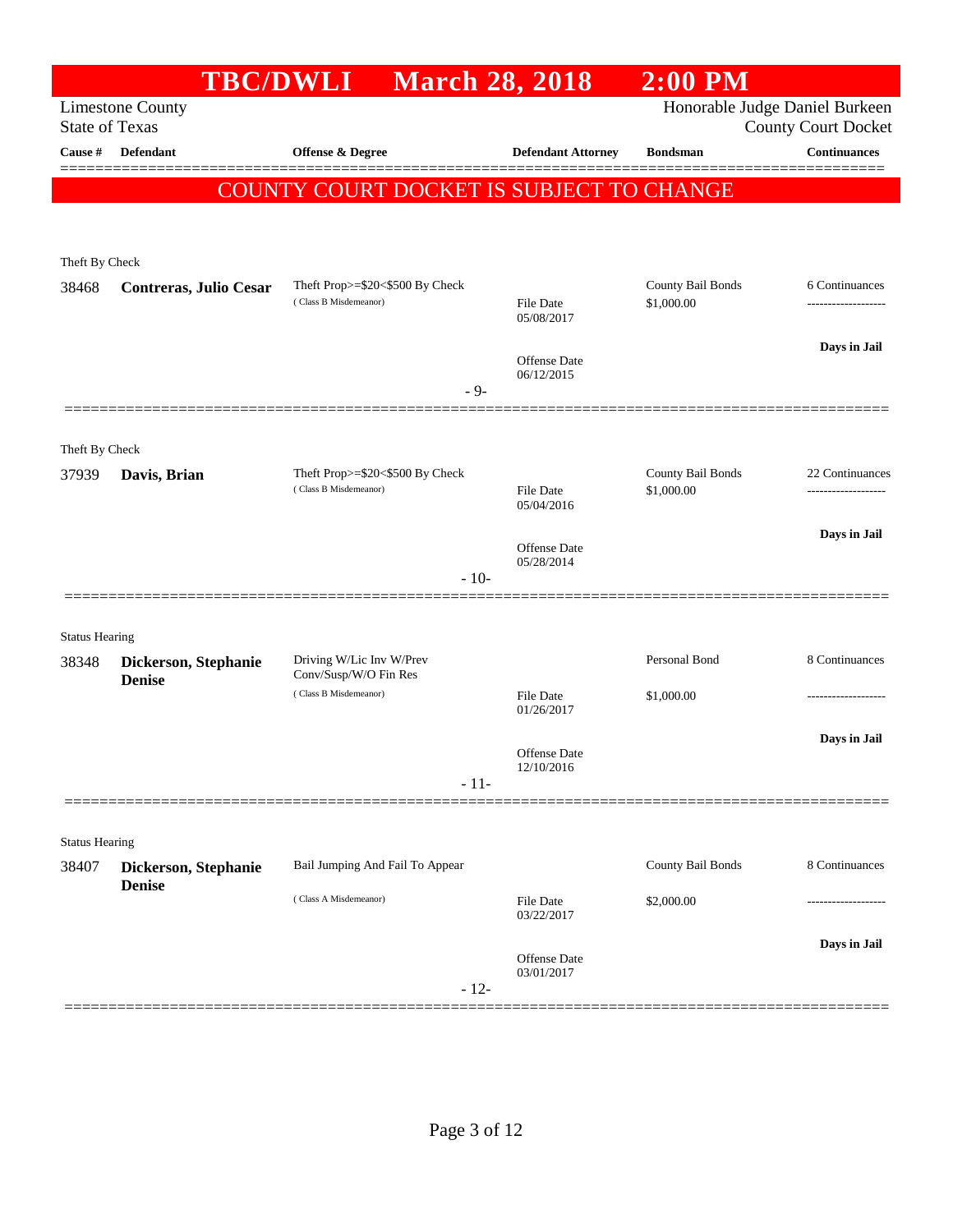|                       |                            | <b>TBC/DWLI</b>                                          | <b>March 28, 2018</b>             | $2:00$ PM                      |                                                   |
|-----------------------|----------------------------|----------------------------------------------------------|-----------------------------------|--------------------------------|---------------------------------------------------|
|                       | <b>Limestone County</b>    |                                                          |                                   | Honorable Judge Daniel Burkeen |                                                   |
| <b>State of Texas</b> | Cause # Defendant          | <b>Offense &amp; Degree</b>                              | <b>Defendant Attorney</b>         | <b>Bondsman</b>                | <b>County Court Docket</b><br><b>Continuances</b> |
|                       |                            |                                                          |                                   |                                | =======                                           |
|                       |                            | COUNTY COURT DOCKET IS SUBJECT TO CHANGE                 |                                   |                                |                                                   |
|                       |                            |                                                          |                                   |                                |                                                   |
| Review Hearing        |                            |                                                          |                                   |                                |                                                   |
| 37760                 | <b>Estes, Thomas Wayne</b> | Driving W/Lic Inv W/Prev                                 |                                   | Personal Bond                  | 17 Continuances                                   |
|                       |                            | Conv/Susp/W/O Fin Res<br>(Class B Misdemeanor)           | File Date                         | \$2,000.00                     | ----------------                                  |
|                       |                            |                                                          | 12/22/2015                        |                                |                                                   |
|                       |                            |                                                          | Offense Date                      |                                | Days in Jail                                      |
|                       |                            | $-13-$                                                   | 11/19/2015                        |                                |                                                   |
|                       |                            |                                                          |                                   |                                |                                                   |
| <b>Review Hearing</b> |                            |                                                          |                                   |                                |                                                   |
| 37802                 | <b>Estes, Thomas Wayne</b> | Bail Jumping And Fail To Appear                          |                                   | Personal Bond                  | 17 Continuances                                   |
|                       |                            | (Class A Misdemeanor)                                    | File Date<br>01/27/2016           | \$2,000.00                     |                                                   |
|                       |                            |                                                          |                                   |                                | Days in Jail                                      |
|                       |                            |                                                          | <b>Offense Date</b><br>01/07/2016 |                                |                                                   |
|                       |                            | $-14-$                                                   |                                   |                                |                                                   |
|                       |                            |                                                          |                                   |                                |                                                   |
| <b>Status Hearing</b> |                            |                                                          |                                   | Freebird Bail Bonds            |                                                   |
| 38515                 | <b>Estes, Thomas Wayne</b> | Bail Jumping And Fail To Appear<br>(Class A Misdemeanor) | File Date                         | \$3,000.00                     | 3 Continuances                                    |
|                       |                            |                                                          | 05/26/2017                        |                                |                                                   |
|                       |                            |                                                          | <b>Offense Date</b>               |                                | Days in Jail                                      |
|                       |                            | $-15-$                                                   | 05/17/2017                        |                                |                                                   |
|                       |                            |                                                          |                                   |                                |                                                   |
| <b>Status Hearing</b> |                            |                                                          |                                   |                                |                                                   |
| 38516                 | <b>Estes, Thomas Wayne</b> | Bail Jumping And Fail To Appear                          |                                   | Freebird Bail Bonds            | 3 Continuances                                    |
|                       |                            | (Class A Misdemeanor)                                    | <b>File Date</b><br>05/26/2017    | \$3,000.00                     |                                                   |
|                       |                            |                                                          |                                   |                                | Days in Jail                                      |
|                       |                            |                                                          | Offense Date<br>05/17/2017        |                                |                                                   |
|                       |                            | $-16-$                                                   |                                   |                                |                                                   |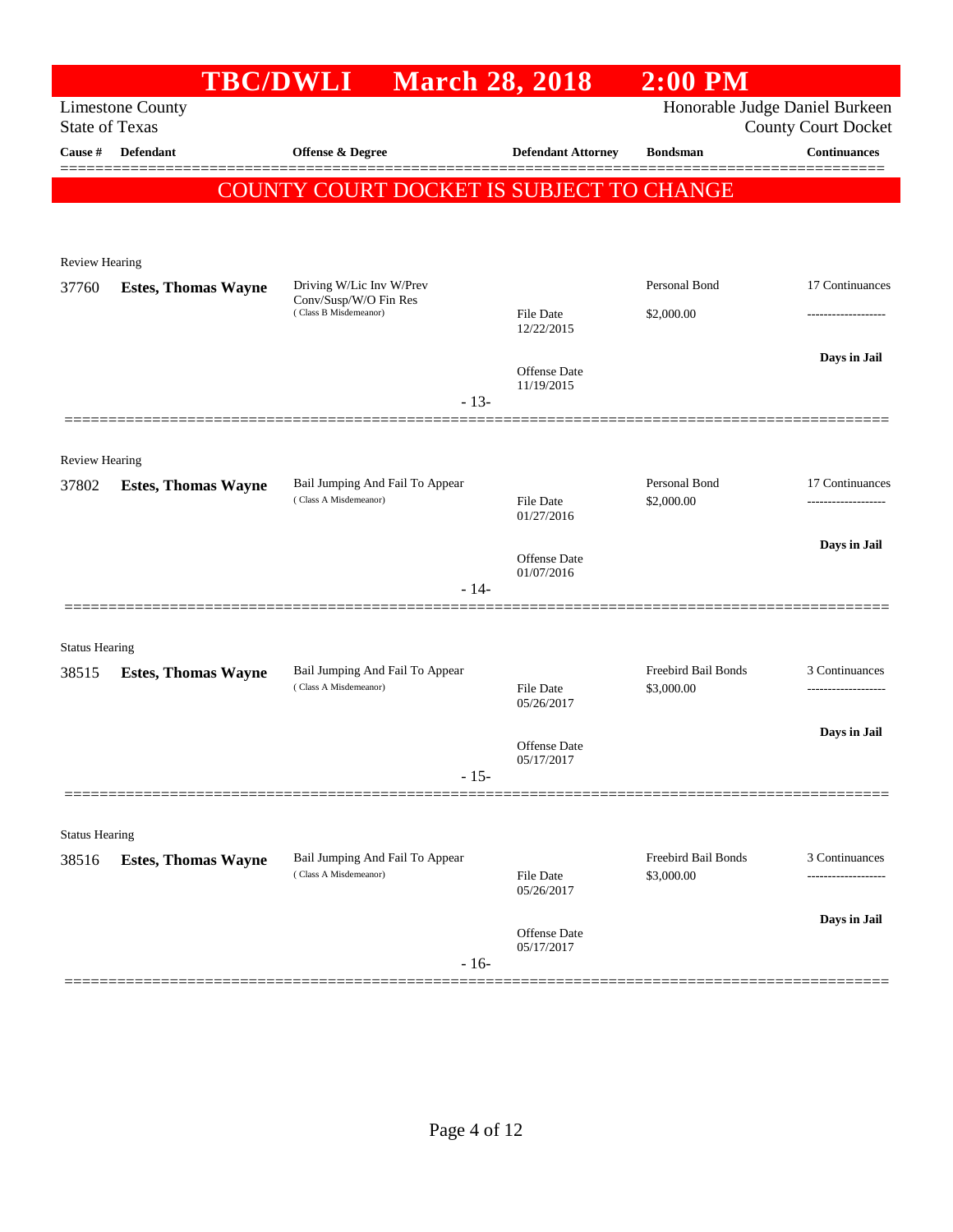|                       |                                     | <b>TBC/DWLI</b>                                      | <b>March 28, 2018</b>             | $2:00$ PM                      |                                      |
|-----------------------|-------------------------------------|------------------------------------------------------|-----------------------------------|--------------------------------|--------------------------------------|
| <b>State of Texas</b> | <b>Limestone County</b>             |                                                      |                                   | Honorable Judge Daniel Burkeen | <b>County Court Docket</b>           |
| <b>Cause #</b>        | Defendant                           | <b>Offense &amp; Degree</b>                          | <b>Defendant Attorney</b>         | <b>Bondsman</b>                | <b>Continuances</b><br>=======       |
|                       |                                     | COUNTY COURT DOCKET IS SUBJECT TO CHANGE             |                                   |                                |                                      |
|                       |                                     |                                                      |                                   |                                |                                      |
| Theft By Check        |                                     |                                                      |                                   |                                |                                      |
| 37941                 | <b>Evans, Quincey</b>               | Theft Prop>=\$20<\$500 By Check                      |                                   | Personal Bond                  | 21 Continuances                      |
|                       | Charles, Jr.                        | (Class B Misdemeanor)                                | <b>File Date</b><br>05/04/2016    | \$1,000.00                     |                                      |
|                       |                                     | $-17-$                                               | <b>Offense Date</b><br>02/06/2015 |                                | Days in Jail                         |
|                       |                                     |                                                      |                                   |                                |                                      |
| Theft By Check        |                                     |                                                      |                                   |                                |                                      |
| 38474                 | <b>Flesher, Pamela Alice</b>        | Theft Prop $>= $100 < $750$<br>(Class B Misdemeanor) | File Date                         | Personal Bond<br>\$1,000.00    | 5 Continuances<br>------------------ |
|                       |                                     |                                                      | 05/08/2017                        |                                |                                      |
|                       |                                     |                                                      | <b>Offense Date</b><br>12/16/2015 |                                | Days in Jail                         |
|                       |                                     | $-18-$                                               |                                   |                                |                                      |
| Theft By Check        |                                     |                                                      |                                   |                                |                                      |
| 37787                 | Flores, Israel, III                 | Theft Prop>=\$20<\$500 By Check                      |                                   | County Bail Bonds              | 13 Continuances                      |
|                       |                                     | (Class B Misdemeanor)                                | <b>File Date</b><br>01/25/2016    | \$1,000.00                     |                                      |
|                       |                                     |                                                      | <b>Offense Date</b>               |                                | Days in Jail                         |
|                       |                                     | $-19-$                                               | 04/19/2014                        |                                |                                      |
|                       |                                     |                                                      |                                   |                                |                                      |
| <b>Review Hearing</b> |                                     |                                                      |                                   |                                |                                      |
| 38707                 | Grayson, Gwendolyn<br><b>Denice</b> | Driving W/Lic Inv W/Prev<br>Conv/Susp/W/O Fin Res    |                                   | County Bail Bonds              | 2 Continuances                       |
|                       |                                     | (Class B Misdemeanor)                                | <b>File Date</b><br>10/26/2017    | \$1,500.00                     |                                      |
|                       |                                     |                                                      | Offense Date                      |                                | Days in Jail                         |
|                       |                                     | $-20-$                                               | 08/30/2017                        |                                |                                      |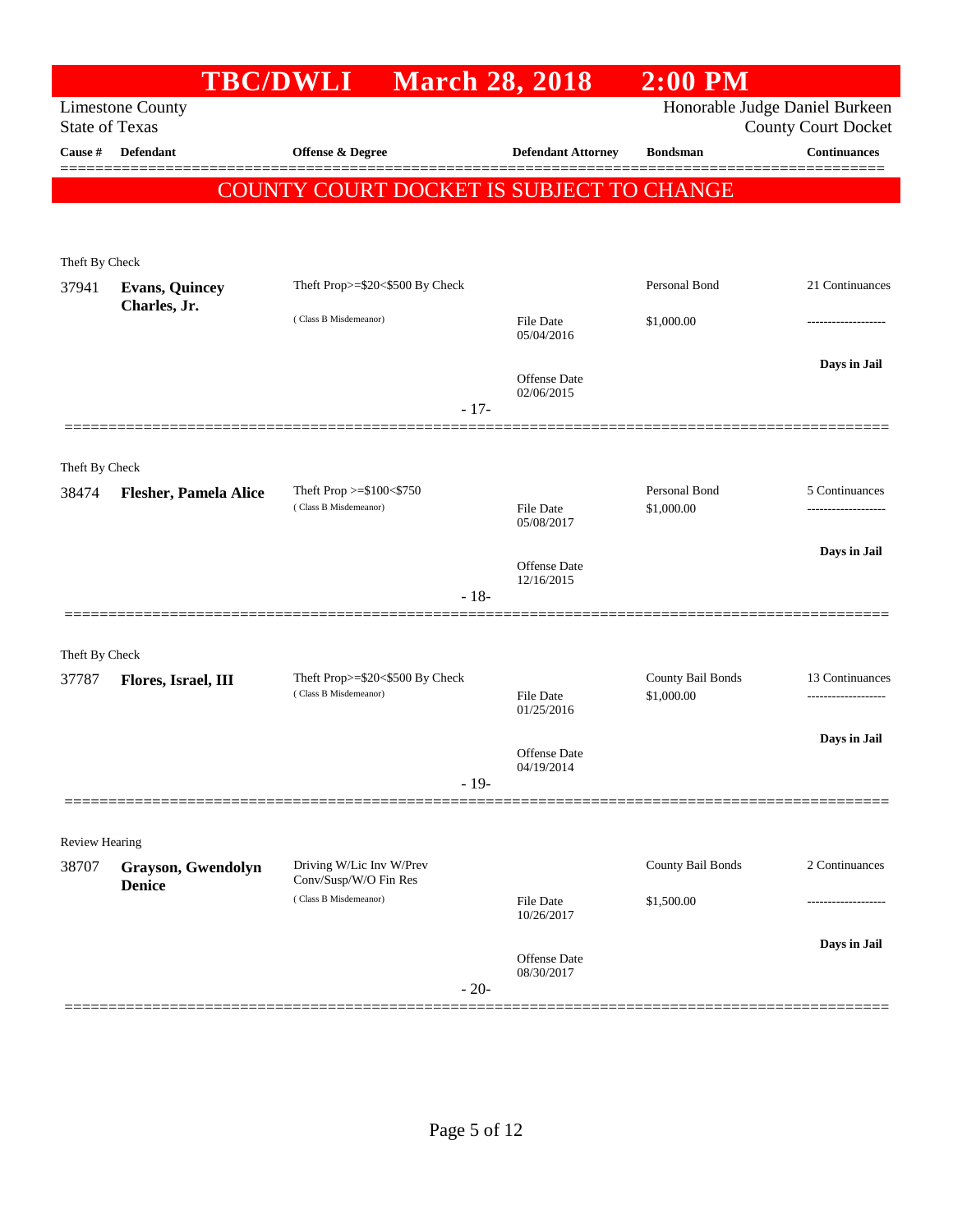|                                  |                                         | <b>TBC/DWLI</b>                                   | <b>March 28, 2018</b>          | $2:00$ PM         |                                                   |
|----------------------------------|-----------------------------------------|---------------------------------------------------|--------------------------------|-------------------|---------------------------------------------------|
|                                  | <b>Limestone County</b>                 |                                                   |                                |                   | Honorable Judge Daniel Burkeen                    |
| <b>State of Texas</b><br>Cause # | <b>Defendant</b>                        | Offense & Degree                                  | <b>Defendant Attorney</b>      | <b>Bondsman</b>   | <b>County Court Docket</b><br><b>Continuances</b> |
|                                  |                                         |                                                   |                                |                   |                                                   |
|                                  |                                         | COUNTY COURT DOCKET IS SUBJECT TO CHANGE          |                                |                   |                                                   |
|                                  |                                         |                                                   |                                |                   |                                                   |
| Theft By Check                   |                                         |                                                   |                                |                   |                                                   |
| 38496                            | Gwin, Karla S.                          | Theft Prop >=\$100<\$750                          |                                | County Bail Bonds | 6 Continuances                                    |
|                                  |                                         | (Class B Misdemeanor)                             | <b>File Date</b><br>05/11/2017 | \$1,000.00        |                                                   |
|                                  |                                         |                                                   |                                |                   | Days in Jail                                      |
|                                  |                                         |                                                   | Offense Date<br>09/27/2016     |                   |                                                   |
|                                  |                                         |                                                   | $-21-$                         |                   |                                                   |
|                                  |                                         |                                                   |                                |                   |                                                   |
| <b>Review Hearing</b>            |                                         |                                                   |                                |                   |                                                   |
| 38459                            | Hall, Serderrick<br><b>Danielle</b>     | Driving W/Lic Inv W/Prev<br>Conv/Susp/W/O Fin Res |                                | County Bail Bonds | 5 Continuances                                    |
|                                  |                                         | (Class B Misdemeanor)                             | <b>File Date</b><br>04/27/2017 | \$2,000.00        | -----------------                                 |
|                                  |                                         |                                                   |                                |                   | Days in Jail                                      |
|                                  |                                         |                                                   | Offense Date<br>02/23/2017     |                   |                                                   |
|                                  |                                         |                                                   | $-22-$                         |                   |                                                   |
|                                  |                                         |                                                   |                                |                   |                                                   |
| <b>Review Hearing</b>            |                                         |                                                   |                                |                   |                                                   |
| 38125                            | <b>Hawkins</b> , Gary<br><b>Michael</b> | Driving W/Lic Inv W/Prev<br>Conv/Susp/W/O Fin Res |                                | County Bail Bonds | 14 Continuances                                   |
|                                  |                                         | (Class B Misdemeanor)                             | <b>File Date</b>               | \$1,500.00        | -----------------                                 |
|                                  |                                         |                                                   | 08/16/2016                     |                   |                                                   |
|                                  |                                         |                                                   | Offense Date<br>04/17/2016     |                   | Days in Jail                                      |
|                                  |                                         |                                                   | $-23-$                         |                   |                                                   |
|                                  |                                         |                                                   |                                |                   |                                                   |
| <b>Review Hearing</b>            |                                         |                                                   |                                |                   |                                                   |
| 38733                            | Hernandez,                              | False Drug Test Falsification Device              |                                | County Bail Bonds | 3 Continuances                                    |
|                                  | <b>Christopher Ramon</b>                | (Class B Misdemeanor)                             | <b>File Date</b>               | \$2,000.00        |                                                   |
|                                  |                                         |                                                   | 11/15/2017                     |                   |                                                   |
|                                  |                                         |                                                   | <b>Offense Date</b>            |                   | Days in Jail                                      |
|                                  |                                         |                                                   | 10/06/2017<br>$-24-$           |                   |                                                   |
|                                  |                                         |                                                   |                                |                   |                                                   |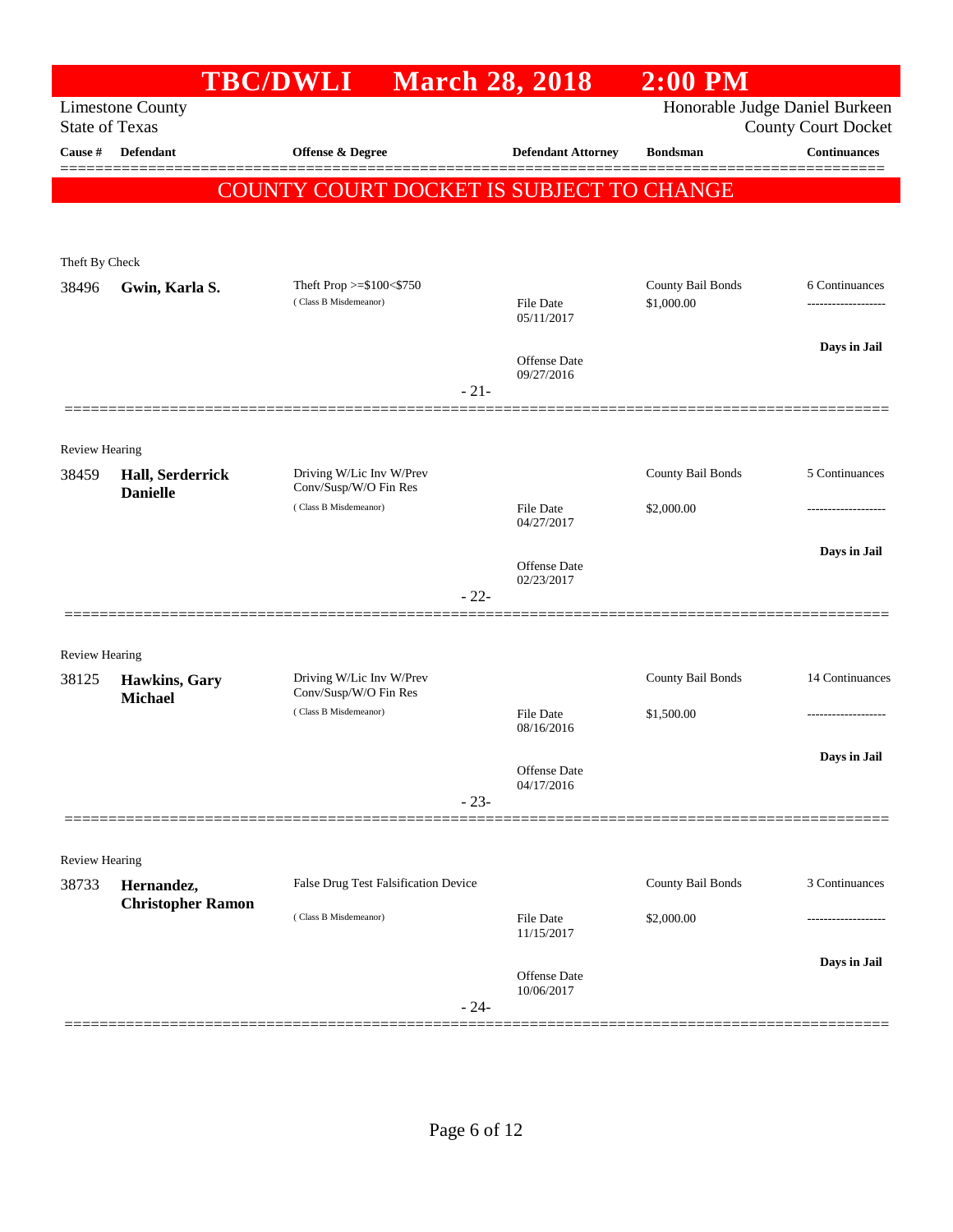|                                | <b>TBC/DWLI</b>             |                                                   | <b>March 28, 2018</b>          | $2:00$ PM         |                                |
|--------------------------------|-----------------------------|---------------------------------------------------|--------------------------------|-------------------|--------------------------------|
|                                | <b>Limestone County</b>     |                                                   |                                |                   | Honorable Judge Daniel Burkeen |
| <b>State of Texas</b>          |                             |                                                   |                                |                   | <b>County Court Docket</b>     |
| Cause #                        | Defendant                   | Offense $\&$ Degree                               | <b>Defendant Attorney</b>      | <b>Bondsman</b>   | <b>Continuances</b>            |
|                                |                             | COUNTY COURT DOCKET IS SUBJECT TO CHANGE          |                                |                   |                                |
|                                |                             |                                                   |                                |                   |                                |
|                                |                             |                                                   |                                |                   |                                |
| <b>Review Hearing</b><br>38734 | Hernandez,                  | Driving W/Lic Inv W/Prev                          |                                | County Bail Bonds | 3 Continuances                 |
|                                | <b>Christopher Ramon</b>    | Conv/Susp/W/O Fin Res                             |                                |                   |                                |
|                                |                             | (Class B Misdemeanor)                             | <b>File Date</b><br>11/15/2017 | \$2,000.00        |                                |
|                                |                             |                                                   |                                |                   | Days in Jail                   |
|                                |                             |                                                   | Offense Date<br>10/06/2017     |                   |                                |
|                                |                             | $-25-$                                            |                                |                   |                                |
|                                |                             |                                                   |                                |                   |                                |
| <b>Review Hearing</b>          |                             |                                                   |                                |                   |                                |
| 36871                          | <b>Jackson, Brent Wayne</b> | Driving W/Lic Inv W/Prev<br>Conv/Susp/W/O Fin Res |                                | County Bail Bonds | 16 Continuances                |
|                                |                             | (Class B Misdemeanor)                             | <b>File Date</b><br>03/13/2014 | \$3,000.00        | .                              |
|                                |                             |                                                   |                                |                   |                                |
|                                |                             |                                                   | <b>Offense</b> Date            |                   | Days in Jail                   |
|                                |                             | $-26-$                                            | 02/06/2014                     |                   |                                |
|                                |                             |                                                   |                                |                   |                                |
| Theft By Check                 |                             |                                                   |                                |                   |                                |
| 38155                          | <b>Mansel, Sandy Kay</b>    | Theft Prop>=\$20<\$500 By Check                   | Reed, Justin                   | Reed, Justin      | 9 Continuances                 |
|                                |                             | (Class B Misdemeanor)                             | <b>File Date</b><br>08/26/2016 | \$1,000.00        |                                |
|                                |                             |                                                   |                                |                   | Days in Jail                   |
|                                |                             |                                                   | Offense Date<br>07/16/2015     |                   |                                |
|                                |                             | $-27-$                                            |                                |                   |                                |
|                                |                             |                                                   |                                |                   |                                |
| <b>Review Hearing</b>          |                             |                                                   |                                |                   |                                |
| 37974                          | <b>Moore, Twyla Denise</b>  | Driving W/Lic Inv W/Prev<br>Conv/Susp/W/O Fin Res |                                | Personal Bond     | 13 Continuances                |
|                                |                             | (Class B Misdemeanor)                             | File Date                      | \$2,000.00        |                                |
|                                |                             |                                                   | 05/19/2016                     |                   |                                |
|                                |                             |                                                   | Offense Date                   |                   | Days in Jail                   |
|                                |                             | $-28-$                                            | 04/30/2016                     |                   |                                |
|                                |                             |                                                   |                                |                   |                                |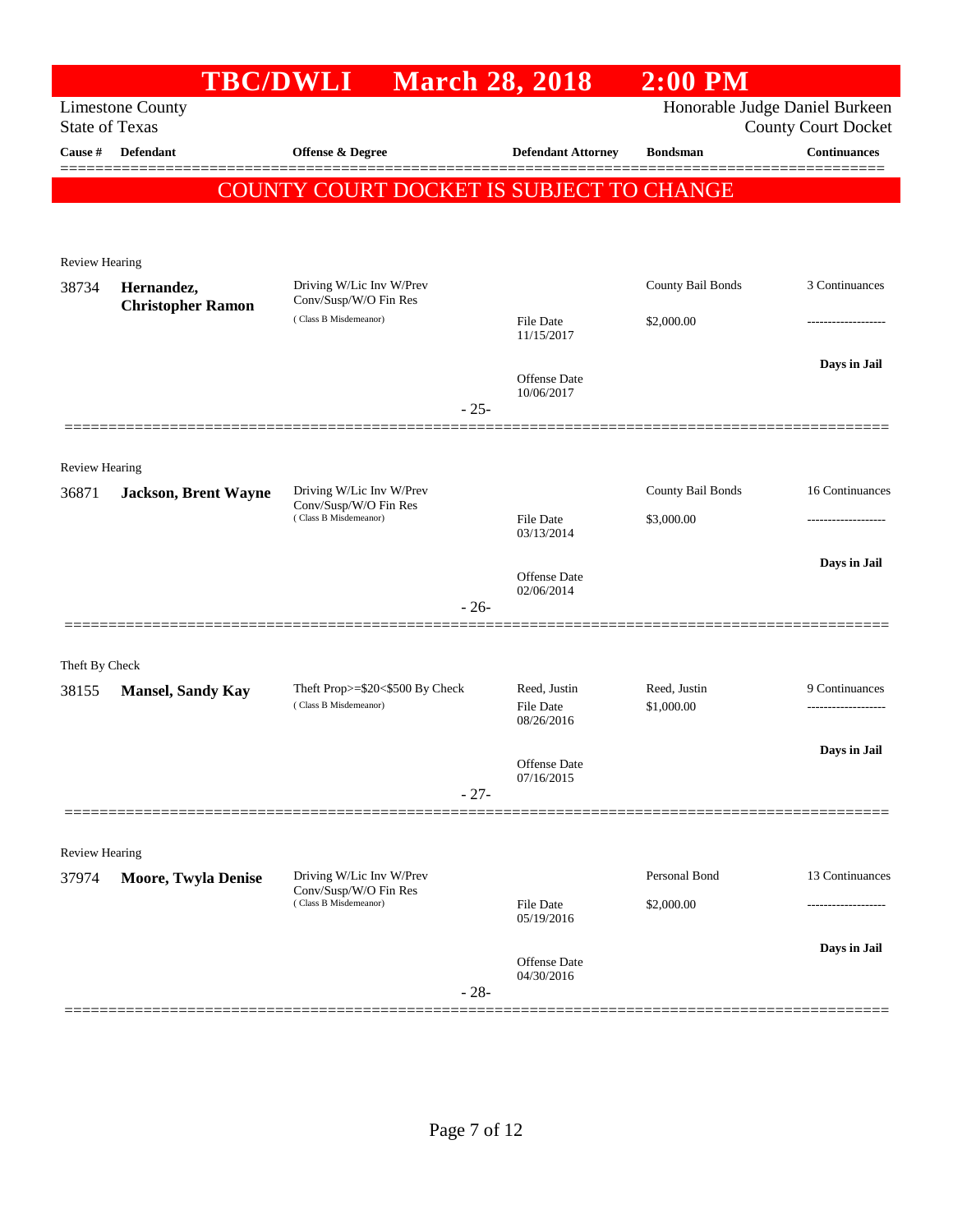| Honorable Judge Daniel Burkeen<br><b>Limestone County</b><br><b>State of Texas</b><br><b>County Court Docket</b><br><b>Continuances</b><br>Defendant<br>Offense & Degree<br><b>Defendant Attorney</b><br><b>Cause</b> #<br><b>Bondsman</b><br><b>COUNTY COURT DOCKET IS SUBJECT TO CHANGE</b><br><b>Review Hearing</b><br>Personal Bond<br>3 Continuances<br>Driving W/Lic Inv W/Prev<br>Perry, Brandon Jocole<br>Conv/Susp/W/O Fin Res<br>(Class B Misdemeanor)<br><b>File Date</b><br>\$1,000.00<br>11/29/2016<br>Days in Jail<br>Offense Date<br>10/02/2016<br>$-29-$<br><b>Review Hearing</b><br>Freebird Bail Bonds<br>3 Continuances<br>Bail Jumping And Fail To Appear<br>38408<br>Perry, Brandon Jocole<br>(Class A Misdemeanor)<br>File Date<br>\$2,000.00<br>03/22/2017<br>Days in Jail<br>Offense Date<br>03/15/2017<br>$-30-$<br>Review Hearing<br>Personal Bond<br>Driving W/Lic Inv W/Prev<br>Price, Crystal Javon<br>Conv/Susp/W/O Fin Res<br>(Class B Misdemeanor)<br><b>File Date</b><br>\$2,000.00<br>09/15/2016<br>Days in Jail<br>Offense Date<br>01/14/2016<br>$-31-$<br><b>Review Hearing</b><br>Driving W/Lic Inv W/Prev<br>County Bail Bonds<br>6 Continuances<br>Price, Crystal Javon<br>Conv/Susp/W/O Fin Res<br>(Class B Misdemeanor)<br><b>File Date</b><br>\$2,000.00<br>--------------<br>06/20/2017<br>Days in Jail<br>Offense Date<br>05/12/2017<br>$-32-$ |       | <b>TBC/DWLI</b> | <b>March 28, 2018</b> | $2:00$ PM |                 |
|--------------------------------------------------------------------------------------------------------------------------------------------------------------------------------------------------------------------------------------------------------------------------------------------------------------------------------------------------------------------------------------------------------------------------------------------------------------------------------------------------------------------------------------------------------------------------------------------------------------------------------------------------------------------------------------------------------------------------------------------------------------------------------------------------------------------------------------------------------------------------------------------------------------------------------------------------------------------------------------------------------------------------------------------------------------------------------------------------------------------------------------------------------------------------------------------------------------------------------------------------------------------------------------------------------------------------------------------------------------------------------------------|-------|-----------------|-----------------------|-----------|-----------------|
|                                                                                                                                                                                                                                                                                                                                                                                                                                                                                                                                                                                                                                                                                                                                                                                                                                                                                                                                                                                                                                                                                                                                                                                                                                                                                                                                                                                            |       |                 |                       |           |                 |
|                                                                                                                                                                                                                                                                                                                                                                                                                                                                                                                                                                                                                                                                                                                                                                                                                                                                                                                                                                                                                                                                                                                                                                                                                                                                                                                                                                                            |       |                 |                       |           |                 |
|                                                                                                                                                                                                                                                                                                                                                                                                                                                                                                                                                                                                                                                                                                                                                                                                                                                                                                                                                                                                                                                                                                                                                                                                                                                                                                                                                                                            |       |                 |                       |           |                 |
|                                                                                                                                                                                                                                                                                                                                                                                                                                                                                                                                                                                                                                                                                                                                                                                                                                                                                                                                                                                                                                                                                                                                                                                                                                                                                                                                                                                            |       |                 |                       |           |                 |
|                                                                                                                                                                                                                                                                                                                                                                                                                                                                                                                                                                                                                                                                                                                                                                                                                                                                                                                                                                                                                                                                                                                                                                                                                                                                                                                                                                                            |       |                 |                       |           |                 |
|                                                                                                                                                                                                                                                                                                                                                                                                                                                                                                                                                                                                                                                                                                                                                                                                                                                                                                                                                                                                                                                                                                                                                                                                                                                                                                                                                                                            | 38261 |                 |                       |           |                 |
|                                                                                                                                                                                                                                                                                                                                                                                                                                                                                                                                                                                                                                                                                                                                                                                                                                                                                                                                                                                                                                                                                                                                                                                                                                                                                                                                                                                            |       |                 |                       |           |                 |
|                                                                                                                                                                                                                                                                                                                                                                                                                                                                                                                                                                                                                                                                                                                                                                                                                                                                                                                                                                                                                                                                                                                                                                                                                                                                                                                                                                                            |       |                 |                       |           |                 |
|                                                                                                                                                                                                                                                                                                                                                                                                                                                                                                                                                                                                                                                                                                                                                                                                                                                                                                                                                                                                                                                                                                                                                                                                                                                                                                                                                                                            |       |                 |                       |           |                 |
|                                                                                                                                                                                                                                                                                                                                                                                                                                                                                                                                                                                                                                                                                                                                                                                                                                                                                                                                                                                                                                                                                                                                                                                                                                                                                                                                                                                            |       |                 |                       |           |                 |
|                                                                                                                                                                                                                                                                                                                                                                                                                                                                                                                                                                                                                                                                                                                                                                                                                                                                                                                                                                                                                                                                                                                                                                                                                                                                                                                                                                                            |       |                 |                       |           |                 |
|                                                                                                                                                                                                                                                                                                                                                                                                                                                                                                                                                                                                                                                                                                                                                                                                                                                                                                                                                                                                                                                                                                                                                                                                                                                                                                                                                                                            |       |                 |                       |           |                 |
|                                                                                                                                                                                                                                                                                                                                                                                                                                                                                                                                                                                                                                                                                                                                                                                                                                                                                                                                                                                                                                                                                                                                                                                                                                                                                                                                                                                            |       |                 |                       |           |                 |
|                                                                                                                                                                                                                                                                                                                                                                                                                                                                                                                                                                                                                                                                                                                                                                                                                                                                                                                                                                                                                                                                                                                                                                                                                                                                                                                                                                                            |       |                 |                       |           |                 |
|                                                                                                                                                                                                                                                                                                                                                                                                                                                                                                                                                                                                                                                                                                                                                                                                                                                                                                                                                                                                                                                                                                                                                                                                                                                                                                                                                                                            |       |                 |                       |           |                 |
|                                                                                                                                                                                                                                                                                                                                                                                                                                                                                                                                                                                                                                                                                                                                                                                                                                                                                                                                                                                                                                                                                                                                                                                                                                                                                                                                                                                            |       |                 |                       |           |                 |
|                                                                                                                                                                                                                                                                                                                                                                                                                                                                                                                                                                                                                                                                                                                                                                                                                                                                                                                                                                                                                                                                                                                                                                                                                                                                                                                                                                                            |       |                 |                       |           |                 |
|                                                                                                                                                                                                                                                                                                                                                                                                                                                                                                                                                                                                                                                                                                                                                                                                                                                                                                                                                                                                                                                                                                                                                                                                                                                                                                                                                                                            | 38171 |                 |                       |           | 11 Continuances |
|                                                                                                                                                                                                                                                                                                                                                                                                                                                                                                                                                                                                                                                                                                                                                                                                                                                                                                                                                                                                                                                                                                                                                                                                                                                                                                                                                                                            |       |                 |                       |           |                 |
|                                                                                                                                                                                                                                                                                                                                                                                                                                                                                                                                                                                                                                                                                                                                                                                                                                                                                                                                                                                                                                                                                                                                                                                                                                                                                                                                                                                            |       |                 |                       |           |                 |
|                                                                                                                                                                                                                                                                                                                                                                                                                                                                                                                                                                                                                                                                                                                                                                                                                                                                                                                                                                                                                                                                                                                                                                                                                                                                                                                                                                                            |       |                 |                       |           |                 |
|                                                                                                                                                                                                                                                                                                                                                                                                                                                                                                                                                                                                                                                                                                                                                                                                                                                                                                                                                                                                                                                                                                                                                                                                                                                                                                                                                                                            |       |                 |                       |           |                 |
|                                                                                                                                                                                                                                                                                                                                                                                                                                                                                                                                                                                                                                                                                                                                                                                                                                                                                                                                                                                                                                                                                                                                                                                                                                                                                                                                                                                            |       |                 |                       |           |                 |
|                                                                                                                                                                                                                                                                                                                                                                                                                                                                                                                                                                                                                                                                                                                                                                                                                                                                                                                                                                                                                                                                                                                                                                                                                                                                                                                                                                                            | 38539 |                 |                       |           |                 |
|                                                                                                                                                                                                                                                                                                                                                                                                                                                                                                                                                                                                                                                                                                                                                                                                                                                                                                                                                                                                                                                                                                                                                                                                                                                                                                                                                                                            |       |                 |                       |           |                 |
|                                                                                                                                                                                                                                                                                                                                                                                                                                                                                                                                                                                                                                                                                                                                                                                                                                                                                                                                                                                                                                                                                                                                                                                                                                                                                                                                                                                            |       |                 |                       |           |                 |
|                                                                                                                                                                                                                                                                                                                                                                                                                                                                                                                                                                                                                                                                                                                                                                                                                                                                                                                                                                                                                                                                                                                                                                                                                                                                                                                                                                                            |       |                 |                       |           |                 |
|                                                                                                                                                                                                                                                                                                                                                                                                                                                                                                                                                                                                                                                                                                                                                                                                                                                                                                                                                                                                                                                                                                                                                                                                                                                                                                                                                                                            |       |                 |                       |           |                 |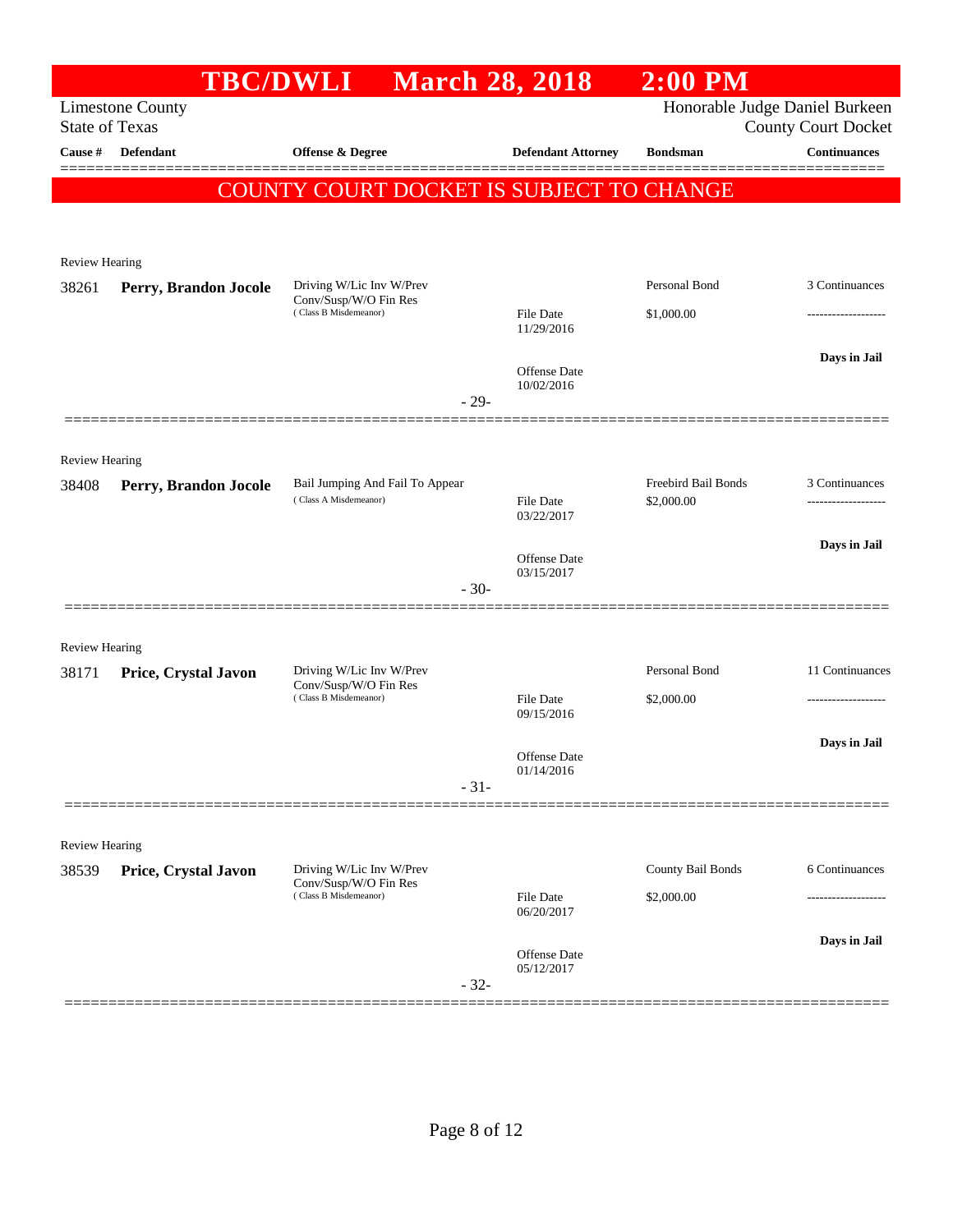|                                |                         | <b>TBC/DWLI</b>                                          | <b>March 28, 2018</b>             | $2:00$ PM                         |                            |
|--------------------------------|-------------------------|----------------------------------------------------------|-----------------------------------|-----------------------------------|----------------------------|
| <b>State of Texas</b>          | <b>Limestone County</b> |                                                          |                                   | Honorable Judge Daniel Burkeen    | <b>County Court Docket</b> |
| Cause #                        | <b>Defendant</b>        | <b>Offense &amp; Degree</b>                              | <b>Defendant Attorney</b>         | <b>Bondsman</b>                   | <b>Continuances</b>        |
|                                |                         | COUNTY COURT DOCKET IS SUBJECT TO CHANGE                 |                                   |                                   |                            |
|                                |                         |                                                          |                                   |                                   |                            |
| Theft By Check                 |                         |                                                          |                                   |                                   |                            |
| 37978                          | Price, Twamocka         | Theft Prop>=\$20<\$500 By Check<br>(Class B Misdemeanor) |                                   | Personal Bond                     | 20 Continuances            |
|                                |                         |                                                          | <b>File Date</b><br>05/23/2016    | \$1,000.00                        | ------------------         |
|                                |                         |                                                          | Offense Date                      |                                   | Days in Jail               |
|                                |                         | $-33-$                                                   | 09/15/2014                        |                                   |                            |
|                                |                         |                                                          |                                   |                                   |                            |
| Theft By Check                 |                         |                                                          |                                   |                                   |                            |
| 37979                          | Price, Twamocka         | Theft Prop>=\$20<\$500 By Check<br>(Class B Misdemeanor) | <b>File Date</b>                  | Personal Bond<br>\$1,000.00       | 20 Continuances<br>.       |
|                                |                         |                                                          | 05/23/2016                        |                                   |                            |
|                                |                         |                                                          | <b>Offense</b> Date<br>09/11/2014 |                                   | Days in Jail               |
|                                |                         | $-34-$                                                   |                                   |                                   |                            |
|                                |                         |                                                          |                                   |                                   |                            |
| <b>Review Hearing</b><br>38651 | Quintanilla, Sara       | Driving W/Lic Inv W/Prev                                 |                                   | Player Bail Bonds                 | 4 Continuances             |
|                                | Caprice                 | Conv/Susp/W/O Fin Res<br>(Class B Misdemeanor)           | <b>File Date</b>                  | \$2,000.00                        | ------------------         |
|                                |                         |                                                          | 09/18/2017                        |                                   |                            |
|                                |                         |                                                          | Offense Date                      |                                   | Days in Jail               |
|                                |                         | $-35-$                                                   | 08/06/2017                        |                                   |                            |
|                                |                         |                                                          |                                   |                                   |                            |
| Theft By Check                 |                         |                                                          |                                   |                                   |                            |
| 36772                          | Ray, Mary Ann           | Theft Prop>=\$20<\$500 By Check<br>(Class B Misdemeanor) | <b>File Date</b><br>01/08/2014    | Freebird Bail Bonds<br>\$1,000.00 | 4 Continuances<br>.        |
|                                |                         |                                                          | <b>Offense</b> Date               |                                   | Days in Jail               |
|                                |                         | $-36-$                                                   | 04/14/2012                        |                                   |                            |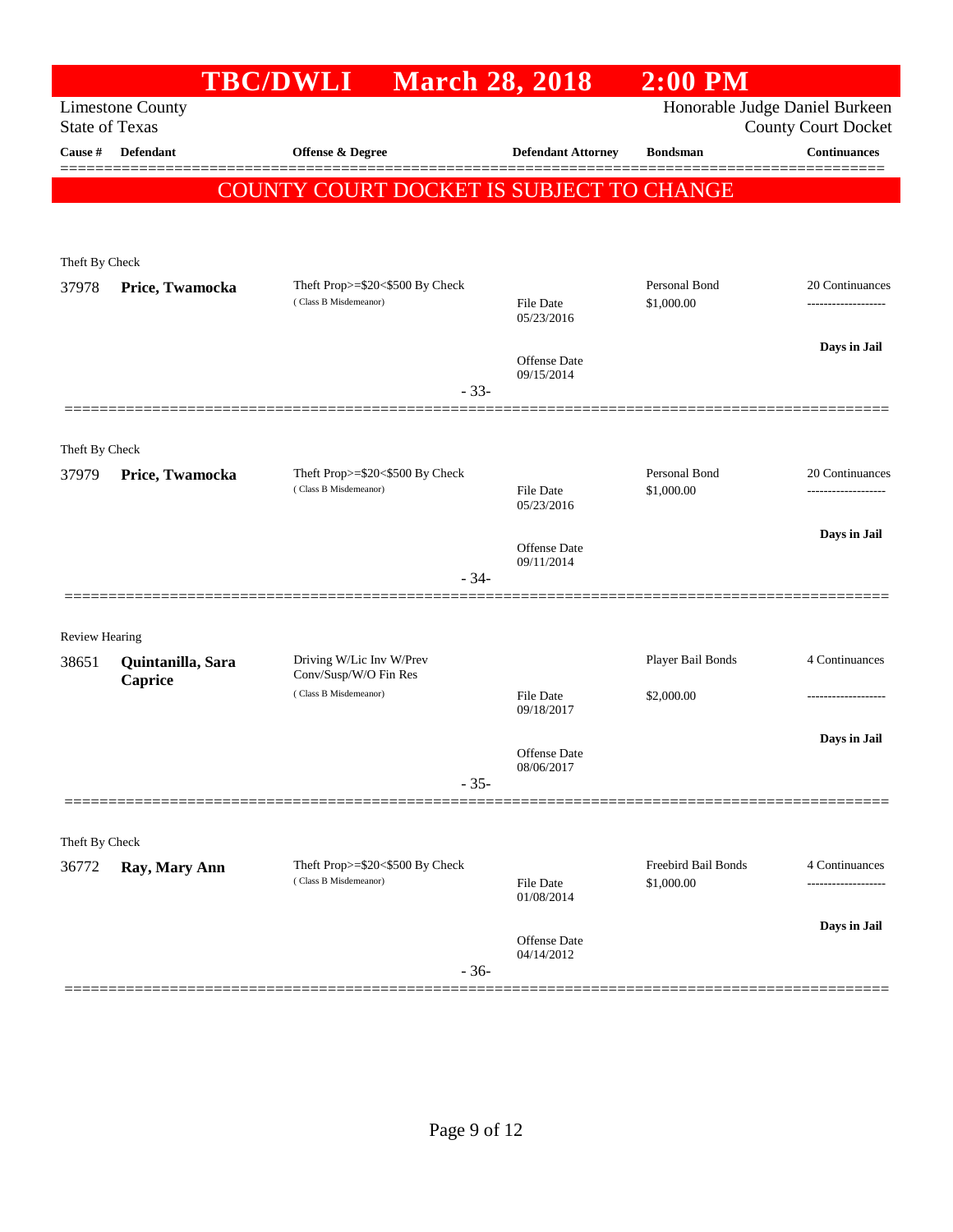|                       |                                    | <b>TBC/DWLI</b>                                          | <b>March 28, 2018</b>     | $2:00$ PM                       |                                |
|-----------------------|------------------------------------|----------------------------------------------------------|---------------------------|---------------------------------|--------------------------------|
|                       | <b>Limestone County</b>            |                                                          |                           |                                 | Honorable Judge Daniel Burkeen |
| <b>State of Texas</b> |                                    |                                                          |                           |                                 | <b>County Court Docket</b>     |
| Cause #               | Defendant                          | Offense & Degree                                         | <b>Defendant Attorney</b> | <b>Bondsman</b>                 | <b>Continuances</b>            |
|                       |                                    | COUNTY COURT DOCKET IS SUBJECT TO CHANGE                 |                           |                                 |                                |
|                       |                                    |                                                          |                           |                                 |                                |
|                       |                                    |                                                          |                           |                                 |                                |
| <b>Review Hearing</b> |                                    |                                                          |                           |                                 |                                |
| 38728                 | Salazar, Adrian<br><b>Gallegos</b> | Driving W/Lic Inv W/ Alcohol<br>Suspension               |                           | County Bail Bonds               | 1 Continuances                 |
|                       |                                    | (Class B Misdemeanor)                                    | File Date                 | \$1,000.00                      | -----------------              |
|                       |                                    |                                                          | 11/07/2017                |                                 |                                |
|                       |                                    |                                                          | Offense Date              |                                 | Days in Jail                   |
|                       |                                    |                                                          | 09/22/2017<br>$-37-$      |                                 |                                |
|                       |                                    |                                                          |                           |                                 |                                |
| <b>Review Hearing</b> |                                    |                                                          |                           |                                 |                                |
| 38142                 | Saldivar, Saul                     | Driving W/Lic Inv W/Prev                                 |                           | County Bail Bonds               | 15 Continuances                |
|                       |                                    | Conv/Susp/W/O Fin Res<br>(Class B Misdemeanor)           | File Date                 | \$1,500.00                      | ---------------                |
|                       |                                    |                                                          | 08/23/2016                |                                 |                                |
|                       |                                    |                                                          | <b>Offense Date</b>       |                                 | Days in Jail                   |
|                       |                                    |                                                          | 06/29/2016                |                                 |                                |
|                       |                                    |                                                          | $-38-$                    |                                 |                                |
|                       |                                    |                                                          |                           |                                 |                                |
| Theft By Check        |                                    |                                                          |                           |                                 |                                |
| 37984                 | <b>Saling, Corey</b>               | Theft Prop>=\$20<\$500 By Check<br>(Class B Misdemeanor) | File Date                 | County Bail Bonds<br>\$1,000.00 | 5 Continuances                 |
|                       |                                    |                                                          | 05/23/2016                |                                 |                                |
|                       |                                    |                                                          | Offense Date              |                                 | Days in Jail                   |
|                       |                                    |                                                          | 05/28/2015<br>$-39-$      |                                 |                                |
|                       |                                    |                                                          |                           |                                 |                                |
|                       |                                    |                                                          |                           |                                 |                                |
| Theft By Check        |                                    |                                                          |                           |                                 | 5 Continuances                 |
| 38488                 | Smith, Tawakani                    | Theft Prop >=\$100<\$750<br>(Class B Misdemeanor)        | Reed, Benjie<br>File Date |                                 |                                |
|                       |                                    |                                                          | 05/09/2017                |                                 |                                |
|                       |                                    |                                                          | Offense Date              |                                 | Days in Jail                   |
|                       |                                    |                                                          | 06/28/2016<br>$-40-$      |                                 |                                |
|                       |                                    |                                                          |                           |                                 |                                |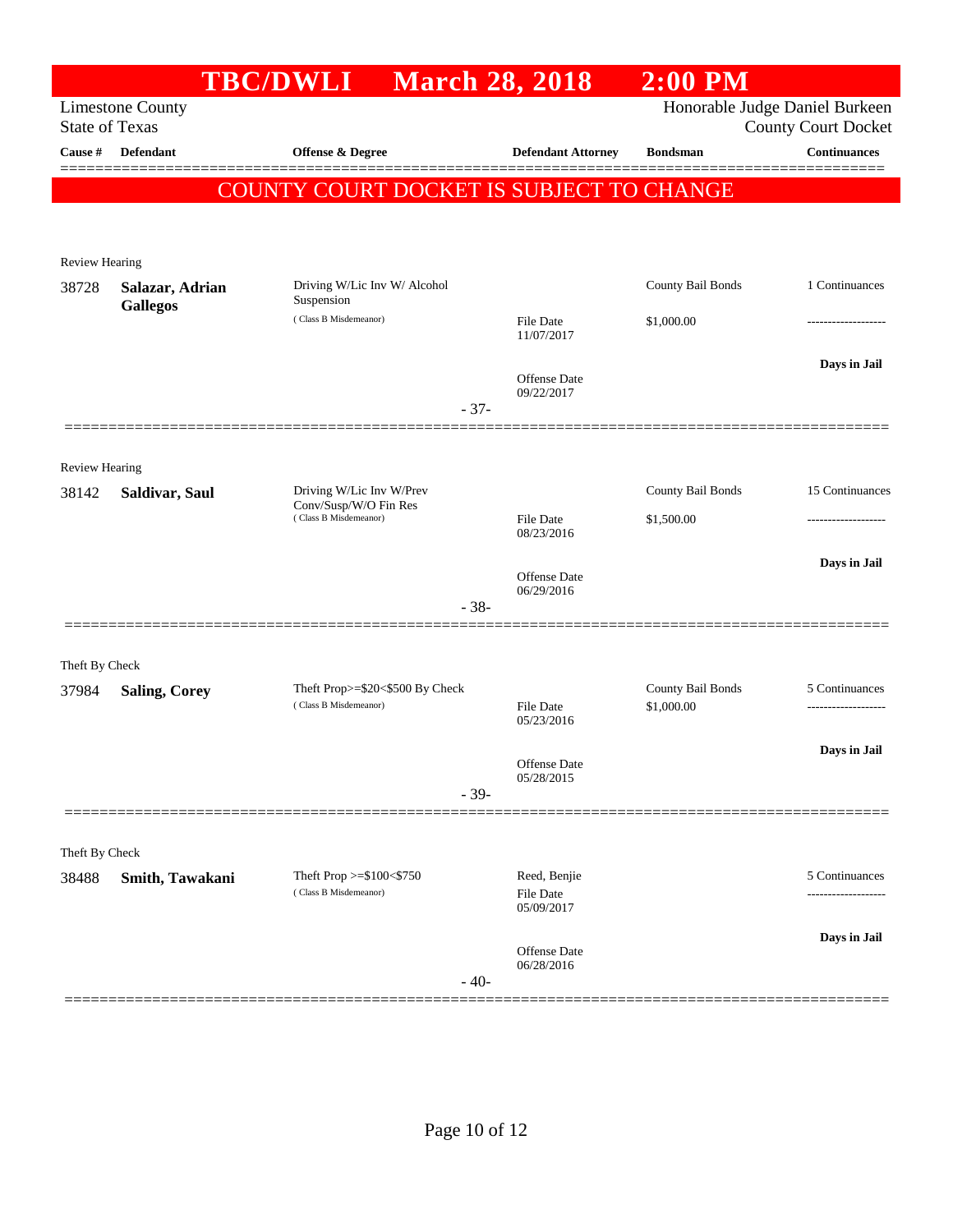|                                  |                               | TBC/DWLI March 28, 2018                                                    |        |                            | $2:00$ PM           |                                                   |
|----------------------------------|-------------------------------|----------------------------------------------------------------------------|--------|----------------------------|---------------------|---------------------------------------------------|
|                                  | <b>Limestone County</b>       |                                                                            |        |                            |                     | Honorable Judge Daniel Burkeen                    |
| <b>State of Texas</b><br>Cause # | Defendant                     | Offense & Degree                                                           |        | <b>Defendant Attorney</b>  | <b>Bondsman</b>     | <b>County Court Docket</b><br><b>Continuances</b> |
|                                  |                               |                                                                            |        |                            |                     |                                                   |
|                                  |                               | COUNTY COURT DOCKET IS SUBJECT TO CHANGE                                   |        |                            |                     |                                                   |
|                                  |                               |                                                                            |        |                            |                     |                                                   |
| <b>Status Hearing</b>            |                               |                                                                            |        |                            |                     |                                                   |
| 38128                            | <b>West, Chris Demont</b>     | Driving W/Lic Inv W/Prev                                                   |        |                            | County Bail Bonds   | 15 Continuances                                   |
|                                  |                               | Conv/Susp/W/O Fin Res<br>(Class B Misdemeanor)                             |        | File Date                  | \$2,000.00          |                                                   |
|                                  |                               |                                                                            |        | 08/16/2016                 |                     |                                                   |
|                                  |                               |                                                                            |        | Offense Date               |                     | Days in Jail                                      |
|                                  |                               |                                                                            | $-41-$ | 07/03/2016                 |                     |                                                   |
|                                  |                               |                                                                            |        |                            |                     |                                                   |
|                                  |                               |                                                                            |        |                            |                     |                                                   |
| <b>Status Hearing</b><br>38410   | <b>West, Chris Demont</b>     | Driving W/Lic Inv W/Prev                                                   |        |                            | Freebird Bail Bonds | 10 Continuances                                   |
|                                  |                               | Conv/Susp/W/O Fin Res<br>(Class B Misdemeanor)                             |        | <b>File Date</b>           | \$1,500.00          |                                                   |
|                                  |                               |                                                                            |        | 03/22/2017                 |                     |                                                   |
|                                  |                               |                                                                            |        | <b>Offense Date</b>        |                     | Days in Jail                                      |
|                                  |                               |                                                                            |        | 02/12/2017                 |                     |                                                   |
|                                  |                               |                                                                            | $-42-$ |                            |                     |                                                   |
|                                  |                               |                                                                            |        |                            |                     |                                                   |
| <b>Review Hearing</b>            |                               | Driving W/Lic Inv W/Prev                                                   |        |                            | County Bail Bonds   | 9 Continuances                                    |
| 38401                            | Williams, Teresa Ann          | Conv/Susp/W/O Fin Res<br>(Class B Misdemeanor)                             |        | File Date                  | \$1,000.00          | ------------------                                |
|                                  |                               |                                                                            |        | 03/16/2017                 |                     |                                                   |
|                                  |                               |                                                                            |        |                            |                     | Days in Jail                                      |
|                                  |                               |                                                                            |        | Offense Date<br>02/10/2017 |                     |                                                   |
|                                  |                               |                                                                            | $-43-$ |                            |                     |                                                   |
|                                  |                               |                                                                            |        |                            |                     |                                                   |
| <b>Status Hearing</b>            |                               |                                                                            |        |                            |                     |                                                   |
| 38653                            | <b>Willis, Kendrick Deray</b> | Driving W/Lic Inv W/Prev<br>Conv/Susp/W/O Fin Res<br>(Class B Misdemeanor) |        |                            | County Bail Bonds   | 3 Continuances                                    |
|                                  |                               |                                                                            |        | File Date<br>09/18/2017    | \$2,000.00          |                                                   |
|                                  |                               |                                                                            |        |                            |                     | Days in Jail                                      |
|                                  |                               |                                                                            |        | Offense Date<br>07/28/2017 |                     |                                                   |
|                                  |                               |                                                                            | $-44-$ |                            |                     |                                                   |